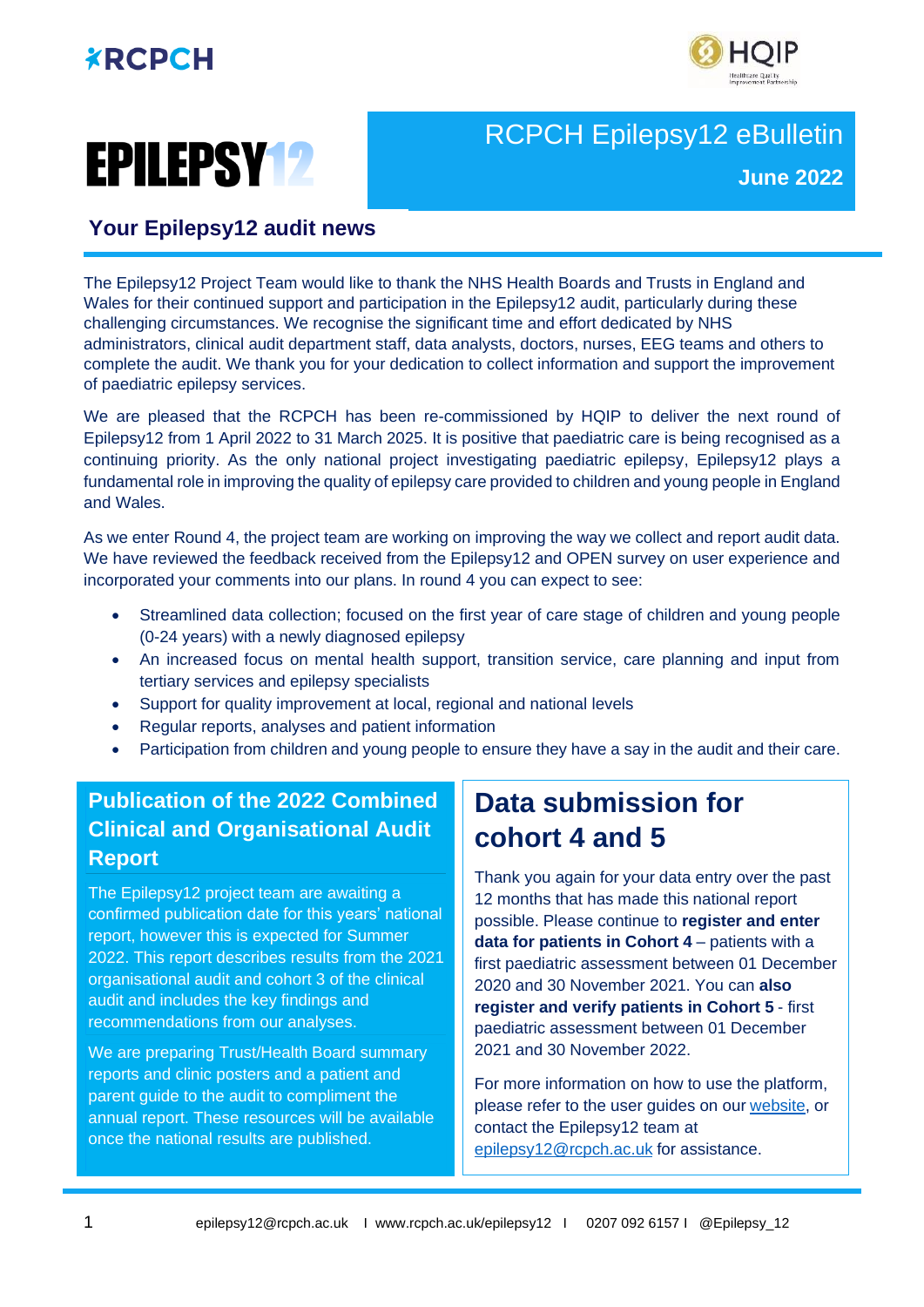## **XRCPCH**



# **SAVE THE DATE: 2022 Epilepsy12 & OPEN UK National conference**

The fifth annual Epilepsy12 and OPEN UK annual conference will take place on **Wednesday 21st September 2022**. The event will take place in a completely virtual format and will begin at **12:30 pm**. We will be in contact soon with details on themes, speakers and how to register. You can expect to hear about:

- The **Epilepsy12 Youth advocates** and their project on care planning
- Work being overseen by the **NHS England Epilepsy Oversight Group**
- **SUDEP Action's** work on their Children's Checklist project
- A study exploring **sodium valproate use in Epilepsy**
- And exciting project updates from **Epilepsy12 and OPEN UK**.

## **Call for poster abstracts – Deadline: Monday 11 July 2022**

Have you been working on an improvement project, or have innovations and ideas to share with the epilepsy community? Please send us a short abstract (maximum 500 words) describing your work to [epilepsy12@rcpch.ac.uk](mailto:epilepsy12@rcpch.ac.uk) by **5pm on 11 July 2022.**

Abstracts should include: author(s), title, background, aims, methods, results, and conclusions. Not included in the word limit: please give brief details about the funding of the work, where applicable, and select which topic area is most relevant to your work.

#### **OPEN UK NHS England and NHS Improvement** Young Epilepsy **EPILEPSY WORKING**

NHS England and NHS Improvement, in collaboration with Young Epilepsy and OPEN UK, are forming working groups for Children and Young People Epilepsy in the following areas:

- **Mental Health**: Access to mental health screening and psychosocial support
- **Tertiary Care & CESS**: Referrals into tertiary services and epilepsy surgery
- **Variation in Care**: Addressing variation in care delivery (e.g. access to epilepsy specialist nurses)
- **Transition Care**: Improving transition care from paediatric to adult epilepsy services (dates TBC)

The aim of the working groups is to improve epilepsy care for children and young people, and feed into the National CYP Epilepsy Oversight Group at NHS England and NHS Improvement. Each working group session is expected to run for 1.5 hours, every 3-4 weeks. If you are interested in joining these working groups, please complete this [short form](https://forms.office.com/r/XLBNJQtX2A) confirming your session availability. Please cascade these details to your networks, so that membership can be broad in terms of job roles and geography.